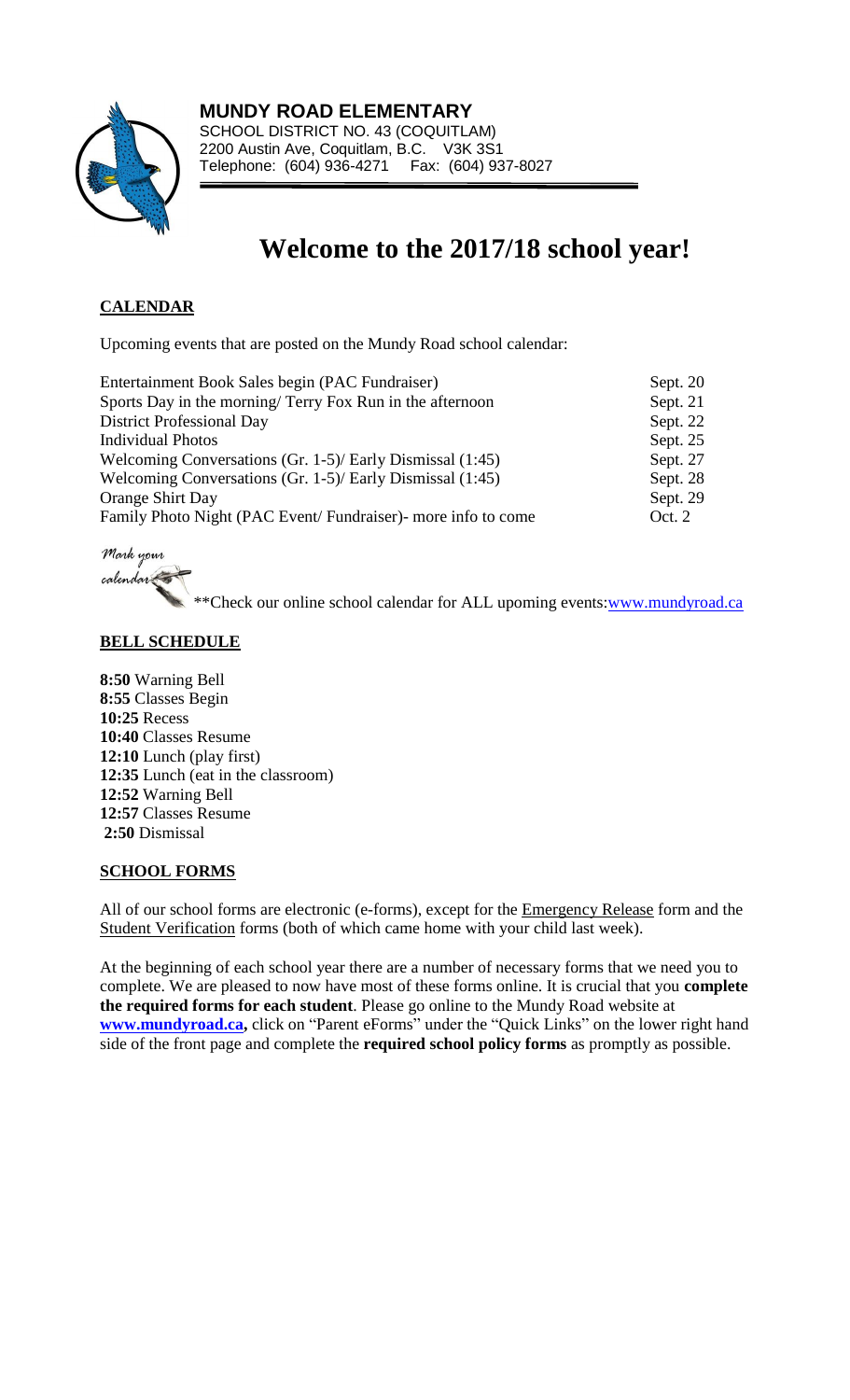

# **STUDENT VERIFICATION FORM (paper form)**

The Student Verification forms came home with your child last week on LILAC paper. It is very important and must be updated every September and throughout the year as soon as circumstances change (e.g. Daycare). **All you need to do is mark any changes on this form. Please sign the form and return it to your child's teacher so that we know it has not been "lost" or "forgotten" even if there are no changes to your information.** 

## **EMERGENCY RELEASE FORMS (paper form)**

The Emergency Release forms came home last week on YELLOW paper. It is very important and must be updated every September and throughout the year as soon as circumstances change (e.g. Daycare). Please return this form to your child's teacher as soon as possible.

## **STUDENT PLANNERS**

Students in Grades 1 through 5 will be using a Student Planner this year. Planners went home last week with students. The cost of **the planner is \$7.00**. For ease of collection you have the option of school cashonline payments [\(www.sd43.schoolcashonline.com\)](http://www.sd43.schoolcashonline.com/) (PREFERRED OPTION) or cheques made out to Mundy Road School (cheques are preferable to cash). If cash is being sent with your child, please send correct change. If you have any questions or concerns about the purchase of this item or if the purchase causes financial hardship please contact Mr. Wright directly.

# **STUDENT ABSENCES**

Please report your child's absence online by completing an online Absence Report at [www.mundyroad.ca.](http://www.mundyroad.ca/)

If you are unable to successfully submit an Absence Report, please contact our office at **604 936 4271** to let us know or leave a message on our school answering machine or email the school secretary at [046-secretary@sd43.bc.ca.](mailto:046-secretary@sd43.bc.ca)

# **CARE PACKS**

Parent(s)/ caregiver(s) will receive a letter home about putting together a personalized Care Pack for each student (see the Mundy Road website in the *School News* section for the copy of the letter). This Care Pack is a part of our school-wide Earthquake/Emergency Preparedness Plan. This personalized Care Pack will provide your child with comfort and nutrition during an emergency and will be returned at the end of June 2018. It would be wonderful to receive a Care Pack for each student as soon as possible. Please let your child's classroom teacher know if you are unable to provide a Care Pack for your child(ren) and one will be provided for them by the PAC Emergency Committee.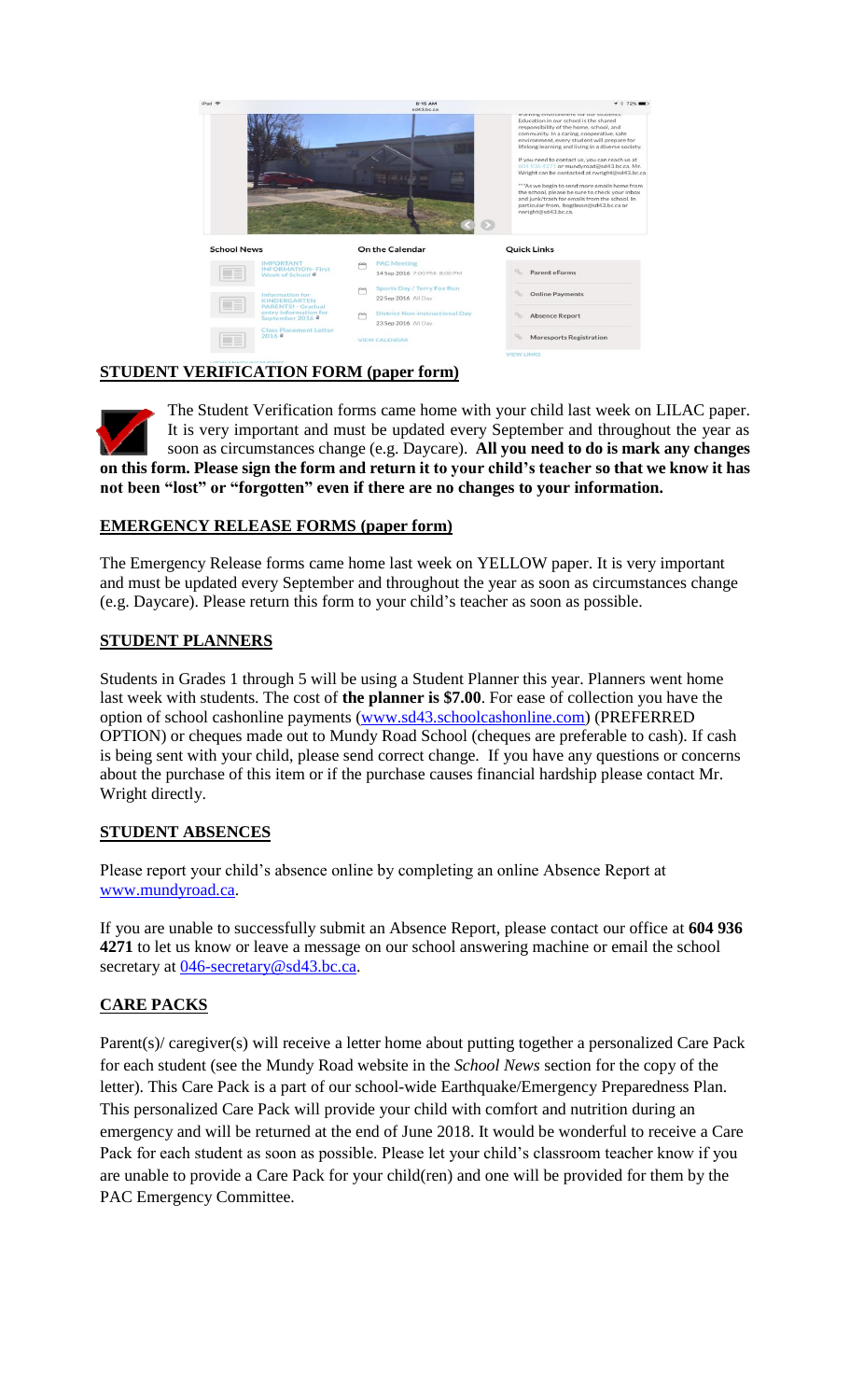# **NUT ALLERGIES**



The number of students that have life threatening nut allergies appears to be increasing. It can be extremely frightening for parents of children that have this allergy. The presence of **any** peanut product (nuts or oil), even if baked into cookies or cakes, can present a **life-threatening** situation. Even a trace of peanut residue on a desk or book could be life threatening.

We are requesting that you avoid sending peanut products in your child's recess snack or lunch, if possible. In the event that a student does bring foods to school that include nuts or peanut butter, he/she will eat their lunches and recess snacks in a separate location. Students should then wash their hands thoroughly after eating.

#### **Because many younger students do not know what is in their lunch, the best way to deal with this is to avoid sending nut products to school and save them for home time.**

Thank you, in advance, for helping us to ensure a safe environment for all of our students. Your cooperation will be very much appreciated. If you have questions, please contact the school.

## **WEST COAST RECESS**

We believe that children need to get outside into the fresh air at recess. They need an opportunity to run and play with their friends so that when they return to the classroom, they are ready to focus on their learning. As well, with our daily physical activity requirements, this is a perfect opportunity to get moving.

On the west coast, we could enjoy many more days of the beautiful weather we have been enjoying or we could experience weeks of rain. The fall season is here and so is the rainy season. Most days we will be sending children outside to play at recess rain or shine. We ask parents to be sure that children are dressed for the weather.

#### **In extreme weather, children will remain inside.**

#### **VOLUNTEERS AND VOLUNTEER DRIVERS AT SCHOOL**

As in past years, we acknowledge that school volunteers provide a valuable contribution to the successful operation of our school. The support volunteers provide to Mundy Road students has a direct and positive influence on the quality of education for our students. Volunteer activities include:

- Volunteering with small groups or individual students;
- Assisting students with special projects;
- Assisting with coaching opportunities
- Providing transportation and supervision on field trips and extra-curricular events; and
- Assisting staff with organizational tasks.

While encouraging volunteer involvement in our school, we are also committed to providing a safe, secure and caring environment for all our students. To support this, we ask that volunteers fill in the "Volunteer Application eForm". If your volunteer duties are not under the direct supervision of a staff member you will be asked to provide evidence of a criminal record check. Volunteers who have already completed this process are asked to review their criminal record check no less than every five years.

Volunteer drivers must provide a criminal record check, a driver's abstract and complete the "Driver Application eForm" as well as the "Volunteer application eForm".

#### *\*\*\*The volunteer form is good for 6 years, the criminal record check is good for 5 years, but the driver's abstract and driver application e-form must be completed each year.*

\*Please take note of the revised regulation details from *Boost BC* for private vehicles listed below.



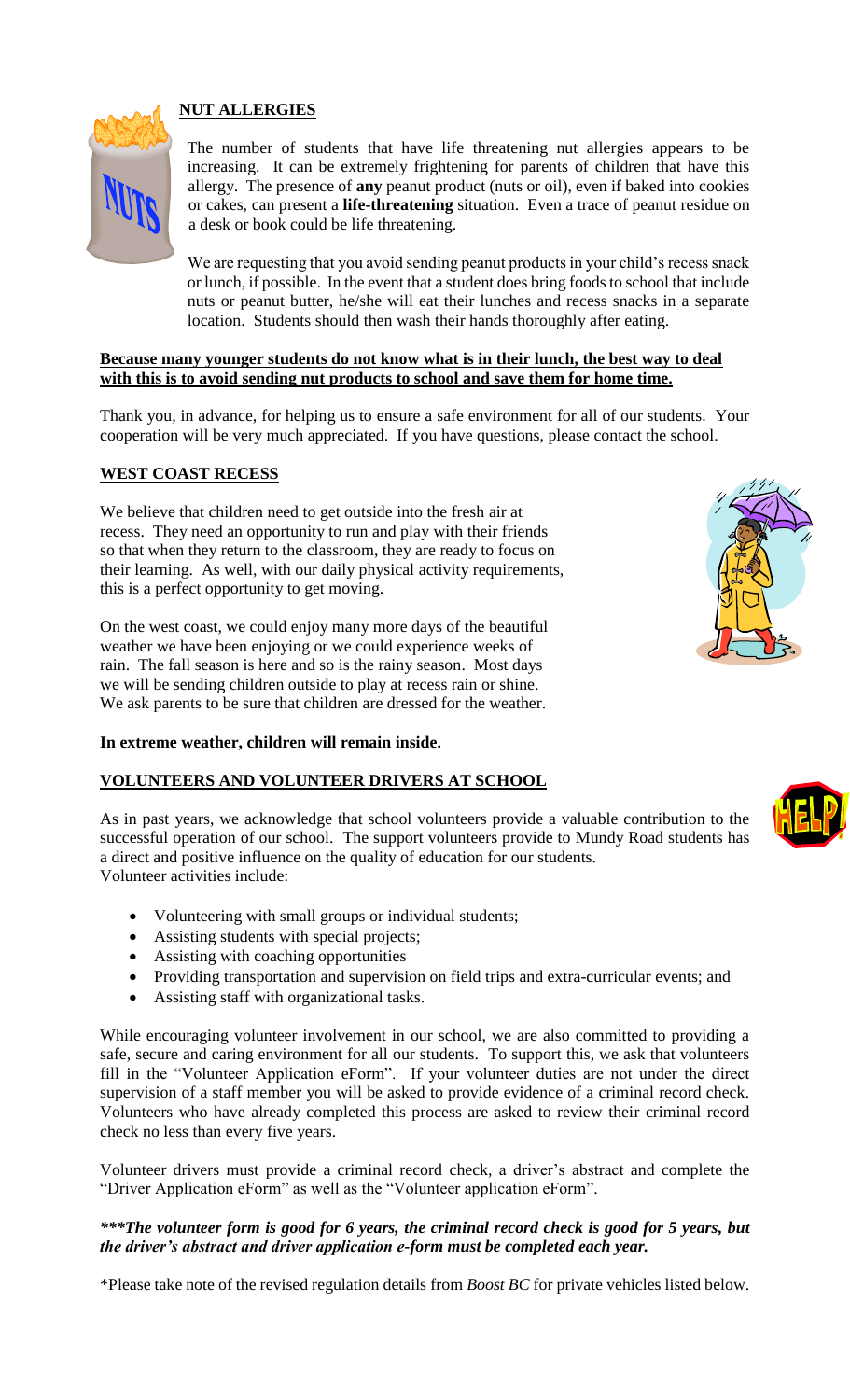#### \*\*\* Revised regulation details from *Boost BC* for private vehicles

#### **All drivers are responsible for complying with all child restraint requirements.**

- Infants are to be secured in a rear-facing child car seat away from an active frontal airbag until at least 12 months and 9kg (20lbs)
- Children under 18kg (40 lbs) are to be secured in a car seat with harness.
- Children at least 18kg (40 lbs) are to be secured:
	- $\circ$  in a booster seat, in a seating position equipped with a shoulder harness OR
	- o in a lap belt only, (no booster), if a seating equipped with a shoulder harness is not available
	- $\circ$  \*\*\*up to their 9<sup>th</sup> birthday or 145 cm (4'9") tall, whichever comes first.
- Children at least 9 years to 16 years are to be secured:
	- o in a seating position equipped with a shoulder harness or
	- o in a lap belt, if a seating position equipped with a shoulder harness is not available

#### **STUDENT SERVICES**

Our Student Services team is available to support students in need of extra help. Many students are already part of an established caseload. New referrals come from the classroom teacher. If you have a concern about your child's progress, you must speak with the classroom teacher who can then access our School Based Team if needed. At that time, plans can be discussed about how to support the student. Priorities are set based on a variety of reasons, including need and resources available.

## **SPECIAL EVENT ASSEMBLIES**

Throughout the school year, our community will gather for fine arts performances, special holiday presentations and school wide event assemblies. Parents and guests are always welcome to attend these assemblies. Notice of such assemblies will be communicated through our school website (calendar).

## **SPORTS DAY**

Our annual Sports Day is Thursday, September 21st, in the morning (Terry Fox Run in the afternoon). We will be holding our Sport's Day rain or shine! If it rains we will have indoor activities. There will NOT be a hot lunch this year, PLEASE make sure to send your child with a lunch. A concession will be available with limited snacks.

The day begins at the usual time, 8:50am, students will be involved in team activities until lunchtime. After lunch it is our annual Terry Fox Run.

Parents, grandparents, guardians, etc. are welcome and encouraged to come out and cheer on the children!

## **TERRY FOX RUN**

Our annual Terry Fox Run will happen on Thursday, September 21st, after lunch (Sports Day in the morning). Donations to the Terry Fox Run can be made at the office, or through the collection basket in your child's classroom. We hope our gorgeous weather will hold out and we encourage all of our community to join us that afternoon. All members, young and old are encouraged to come out and walk, run, or stroll(er)!

#### **STRONGSTART CENTRE**

Just a reminder to anyone with children under 5 years of age – our StrongStart Centre is open



each day school is open, during the afternoons, from 12:45 to 3:45, Monday to Friday. Mrs. Carlson, the StrongStart Centre Early Childhood Educator, brings her room to life with music, art, literature activities, water and sand tables, as well as time in the 'big gym' or outside on the playground. This is a free program and you